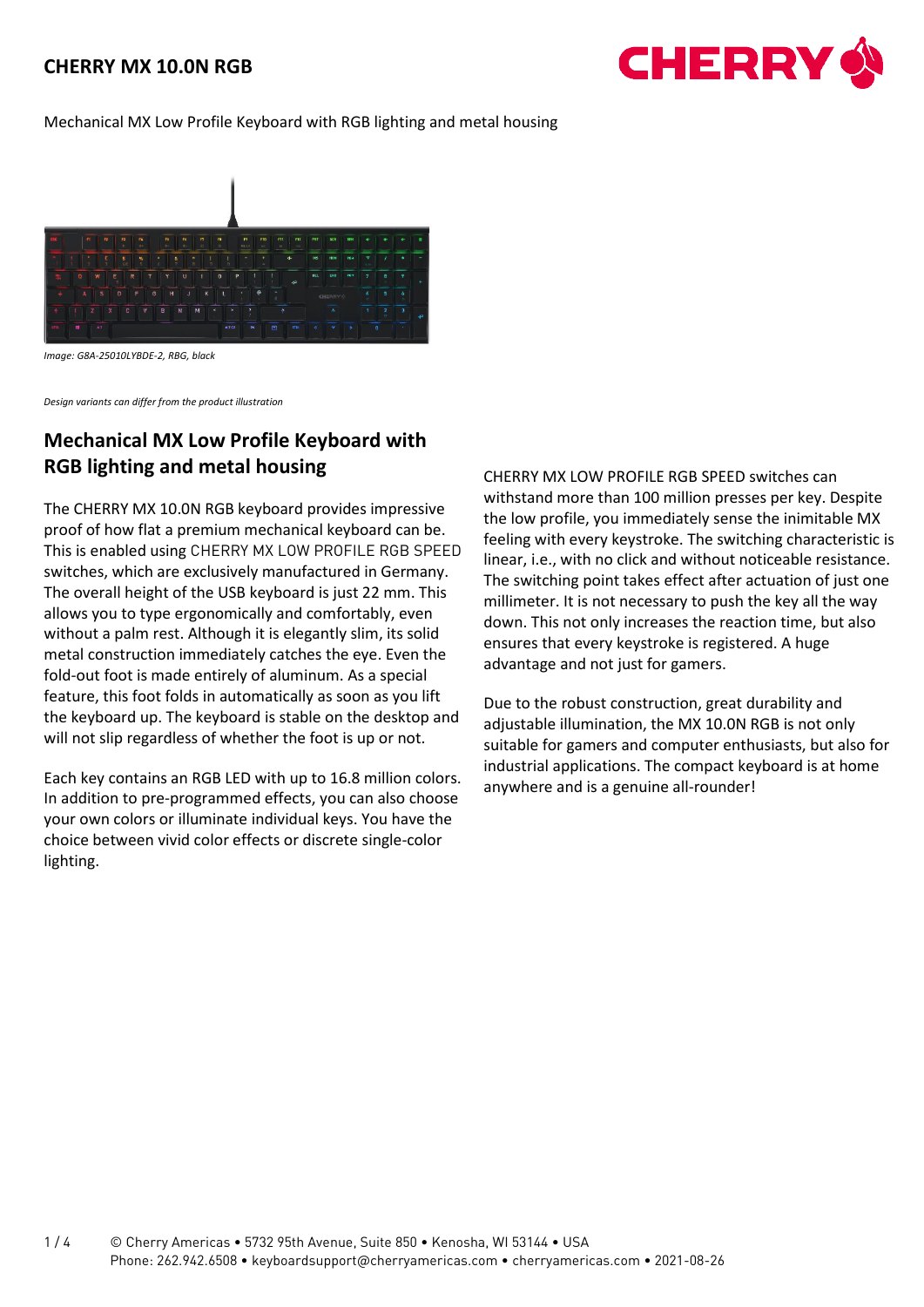

Mechanical MX Low Profile Keyboard with RGB lighting and metal housing

# Advantages

- → Original CHERRY MX LOW PROFILE RGB SPEED (made in Germany)
- $\rightarrow$  Over 100 million presses per key guaranteed
- $\rightarrow$  Stable, very flat metal housing
- $\rightarrow$  Innovative metal base for height adjustment
- $\rightarrow$  Removable USB-C to USB-A cable
- $\rightarrow$  RGB lighting with numerous lighting modes and customization options
- $\rightarrow$  Durable key lettering (laser etched & varnished)
- $\rightarrow$  Anti-ghosting and N-key rollover
- $\rightarrow$  8 megabytes of onboard memory

## **Technical data**

| Layout (country or language):                                       |  |  |  |  |  |  |  |  |  |  |
|---------------------------------------------------------------------|--|--|--|--|--|--|--|--|--|--|
| Product dependant, see table "Models"                               |  |  |  |  |  |  |  |  |  |  |
| <b>Housing color:</b>                                               |  |  |  |  |  |  |  |  |  |  |
| Product dependant, see table "Models"                               |  |  |  |  |  |  |  |  |  |  |
| Key color:                                                          |  |  |  |  |  |  |  |  |  |  |
| Product dependant, see table "Models"                               |  |  |  |  |  |  |  |  |  |  |
| Weight (product):                                                   |  |  |  |  |  |  |  |  |  |  |
| Keyboard with cable:<br>approx. 854 g                               |  |  |  |  |  |  |  |  |  |  |
| Keyboard without cable:<br>approx. 812 g                            |  |  |  |  |  |  |  |  |  |  |
| Total weight (with packing):<br>Approx. 1,066 g                     |  |  |  |  |  |  |  |  |  |  |
| <b>Cable length:</b>                                                |  |  |  |  |  |  |  |  |  |  |
| Approx. 160 cm                                                      |  |  |  |  |  |  |  |  |  |  |
| <b>Storage temperature:</b>                                         |  |  |  |  |  |  |  |  |  |  |
| -20 °C to 60 °C                                                     |  |  |  |  |  |  |  |  |  |  |
| <b>Working temperature:</b>                                         |  |  |  |  |  |  |  |  |  |  |
| 0 °C to 50 °C                                                       |  |  |  |  |  |  |  |  |  |  |
| <b>Current consumption:</b>                                         |  |  |  |  |  |  |  |  |  |  |
| max. 500 mA                                                         |  |  |  |  |  |  |  |  |  |  |
| <b>Connection:</b>                                                  |  |  |  |  |  |  |  |  |  |  |
| <b>USB</b>                                                          |  |  |  |  |  |  |  |  |  |  |
| <b>Product approvals:</b>                                           |  |  |  |  |  |  |  |  |  |  |
| <b>CE</b>                                                           |  |  |  |  |  |  |  |  |  |  |
| <b>KCC</b>                                                          |  |  |  |  |  |  |  |  |  |  |
| China RoHS<br>$\bullet$                                             |  |  |  |  |  |  |  |  |  |  |
| Windows hardware compatibility                                      |  |  |  |  |  |  |  |  |  |  |
| <b>UKCA</b>                                                         |  |  |  |  |  |  |  |  |  |  |
| <b>System requirements:</b>                                         |  |  |  |  |  |  |  |  |  |  |
| Windows 7, 8, 10, 11                                                |  |  |  |  |  |  |  |  |  |  |
| <b>Delivery Volume:</b>                                             |  |  |  |  |  |  |  |  |  |  |
| <b>CHERRY Keyboard</b>                                              |  |  |  |  |  |  |  |  |  |  |
| <b>Operating Manual</b>                                             |  |  |  |  |  |  |  |  |  |  |
| <b>Dimensions:</b>                                                  |  |  |  |  |  |  |  |  |  |  |
| Keyboard:<br>approx. 425 x 127x 22 mm                               |  |  |  |  |  |  |  |  |  |  |
| Packing:<br>approx. 450 x 180 x 30 mm                               |  |  |  |  |  |  |  |  |  |  |
| Keyboard:                                                           |  |  |  |  |  |  |  |  |  |  |
|                                                                     |  |  |  |  |  |  |  |  |  |  |
| Key Technology: CHERRY MX LOW PROFILE RGB SPEED                     |  |  |  |  |  |  |  |  |  |  |
| Service life and characteristics depend on switch                   |  |  |  |  |  |  |  |  |  |  |
| specification (see www.cherrymx.de).                                |  |  |  |  |  |  |  |  |  |  |
| Lifetime standard key: > 100 million actuations.                    |  |  |  |  |  |  |  |  |  |  |
| Operating characteristics: Product dependant, see table<br>"Models" |  |  |  |  |  |  |  |  |  |  |
| I aholing tochnologue I                                             |  |  |  |  |  |  |  |  |  |  |

- Labeling technology: Laser
- Number of keys: Product dependant, see table "Models" **Packing unit:**

Number of products in the master package: 10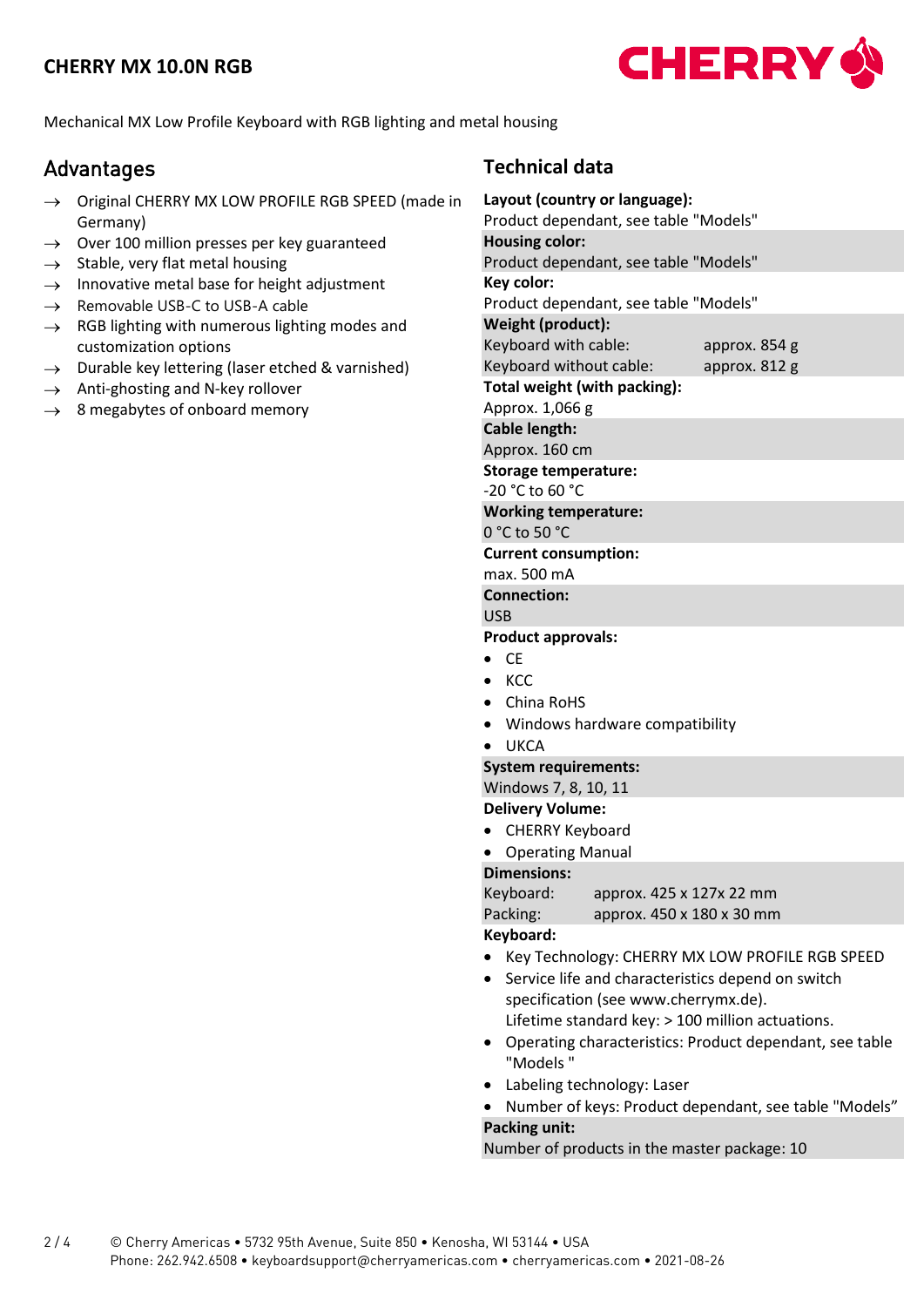

Mechanical MX Low Profile Keyboard with RGB lighting and metal housing

#### **Warranty:**

We put a lot of dedication and hard work into the development of our products, and we are proud of their quality. This is why, in addition to the statutory guarantee mentioned in the operating instructions, we are granting an expanded manufacturer's guarantee that is subject to the conditions stated below.

For the first two years after delivery, the statutory warranty applies. In the third year after delivery, CHERRY voluntarily grants an additional warranty according to the following conditions ("extended warranty"). In the event of a defect, please contact the seller of your CHERRY product. Do not carry out any repairs on your own and do not open the product. There is no warranty if unauthorized changes to the product cause a defect.

#### **Conditions for the extended warranty**

In the case of a defect after the first 2 years after delivery of the CHERRY product, CHERRY grants its customers for the additional period of one year the right to assert claims for cure, i.e. demand that the defect is remedied or a thing free of defects is supplied. The extended warranty is to be asserted against the seller of the CHERRY product upon presentation of the original invoice, proof of purchase or a comparable proof of the time of purchase.

CHERRY, and the seller of the CHERRY product, where applicable, shall remedy the defect in the event the customer has justified claims for cure under the terms of the extended warranty.

Excluded from the extended warranty are damages caused by improper use, in particular by the effects of chemical substances, other damages caused by external influences, as well as normal wear and tear and optical changes, in particular discoloration or abrasion of shiny areas. Also excluded from the extended warranty are accessories and other parts which are not an integral part of the purchased item.

Errors, technical changes and delivery possibilities excepted. Technical information refers only to the specifications of the products. Features may differ from the information provided.